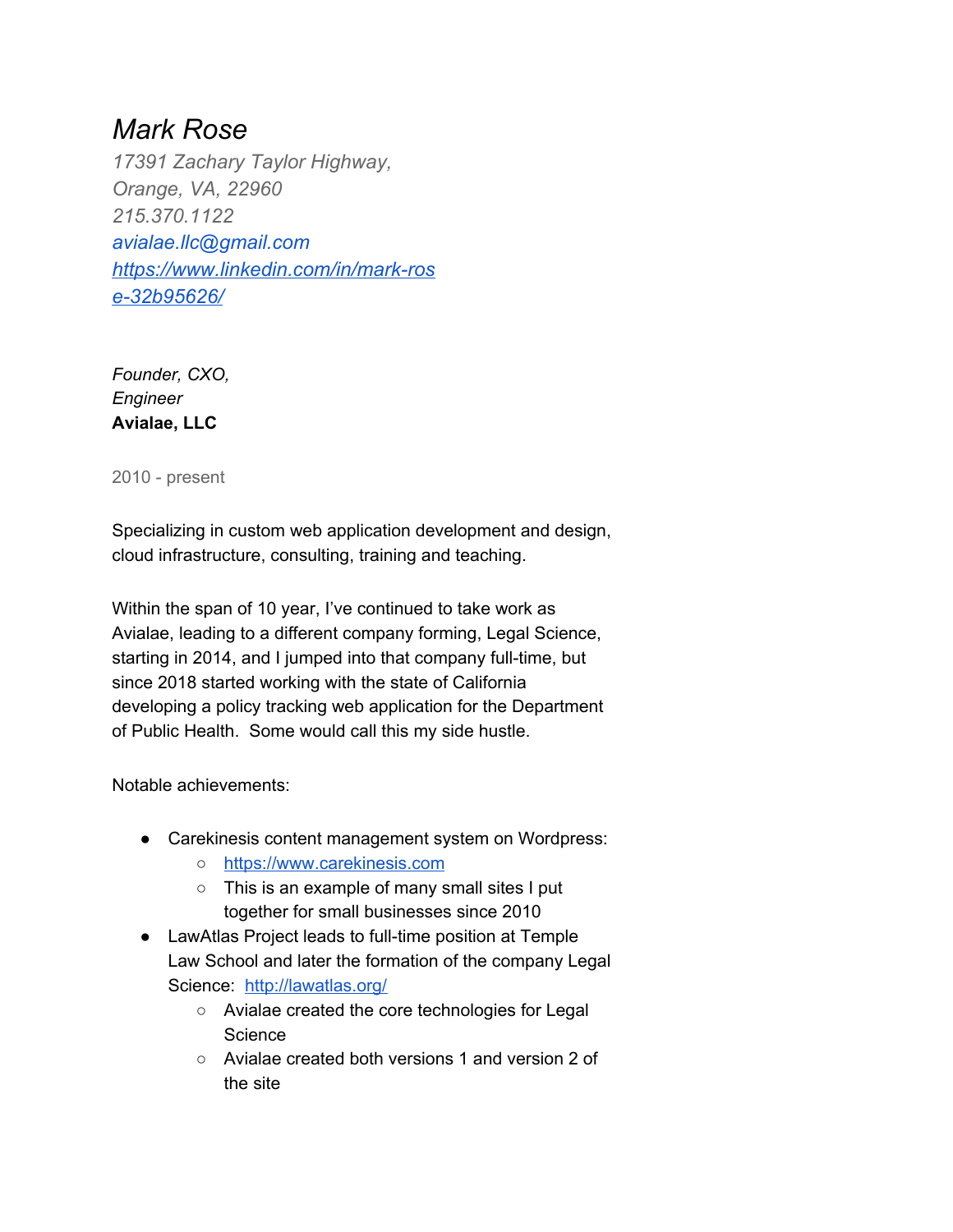- LawAtlas tracks public policy.
- LawAtlas is v0 of MonQlce (see below)
- California School Wellness Policy Index (active development) - California Department of Public Health: https://policy-project.avialae.llc/
	- *○ Supporting the state of California until the end of 2020, working through Sacramento State University*

*Cloud Engineer* **University of Virginia,** Charlottesville, VA

2019 - present

Working in the automation group, using extensive knowledge of cloud infrastructures (AWS and Azure) and legacy systems (LDAP and Active Directory), I developed automation for the university community and especially on the topic of identity management.

Technologies:

- Python
- Docker
- Kubernetes
- Ansible
- Vagrant
- Terraform
- VMWare
- AWS
	- EC2
	- EKS
	- ECR
	- Cloudformation
	- CodeCommit/CodeBuild/CodeDeploy
	- AWS SDK
	- AWS CLI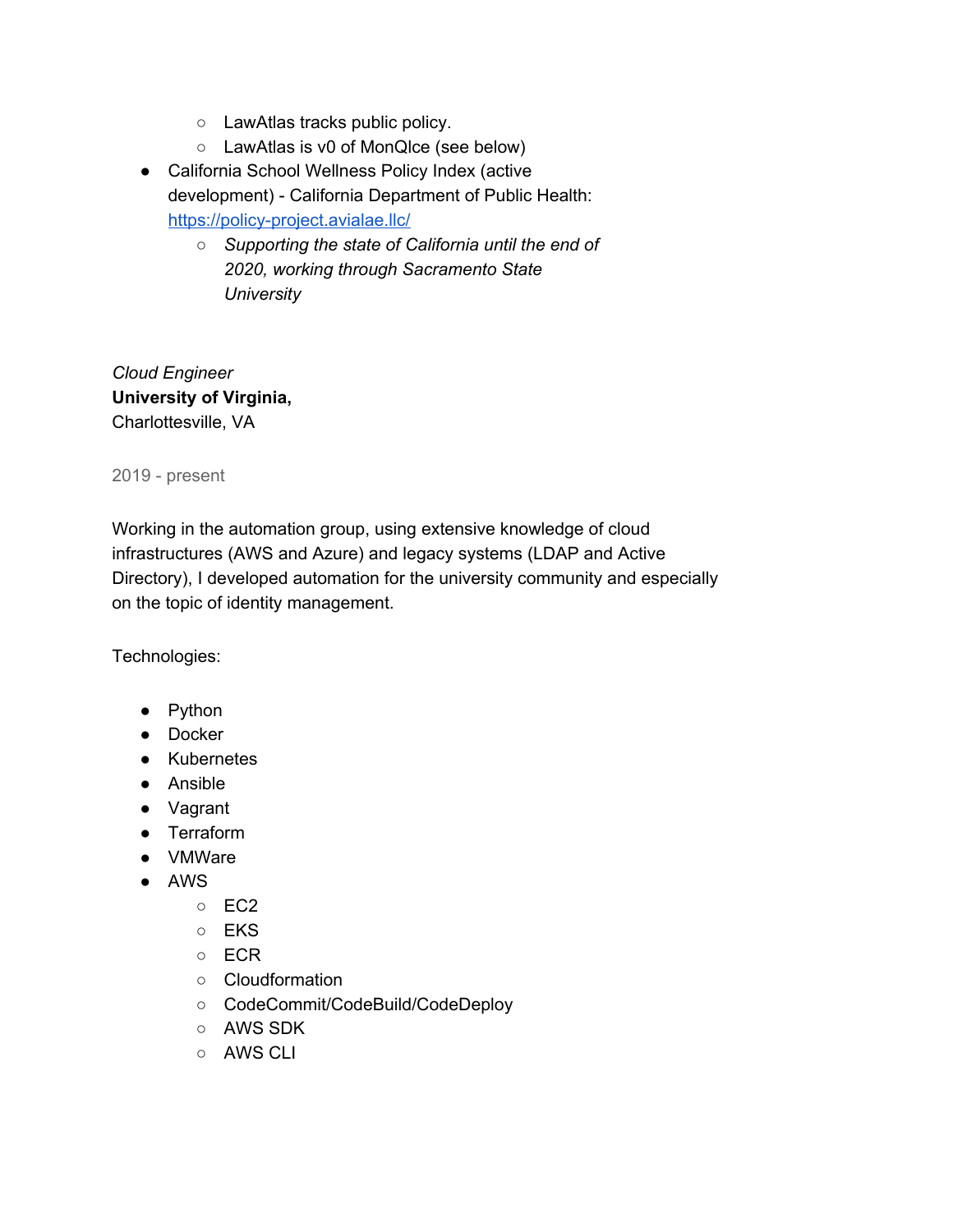Notable achievements:

- Deployment of Grouper by Internet2
	- Working closely with Identity Management group to implement migrations and automation to improve and replace legacy group and permission managment.
- Development and Deployment of LDAP Reporting in the service Gossamer
	- Custom UI and API solution for LDAP reporting
	- Designed, Developed and demoed PoC to final Deployment
		- Designed as microservice
			- Containerized with Docker
		- Deployed to Kubernetes
		- Python using Tornado and Pandas
		- JWT Authentication
		- VueJS UI
- Handled ad-hoc needs for reporting in LDAP and Active Directory, using homegrown databases for such things as mail routing
	- Used this early experience to design the Saas Gossamer for UVA

Starting in September of 2019 in a "contract to hire" scenario, using the staffing company, Apex, I was slated to become full-time, but the unforeseen pandemic caused a hiring freeze at the University and I was unable to continue the onboarding process.

Currently scheduled for June 10th 2020 to take the AWS Certified Cloud Practitioner exam (will updated potential employers).

*Co-founder, Partner, Board member, CTO and CIO, Director of Product Development* **Legal Science, LLC** Philadelphia, PA

2015 - 2019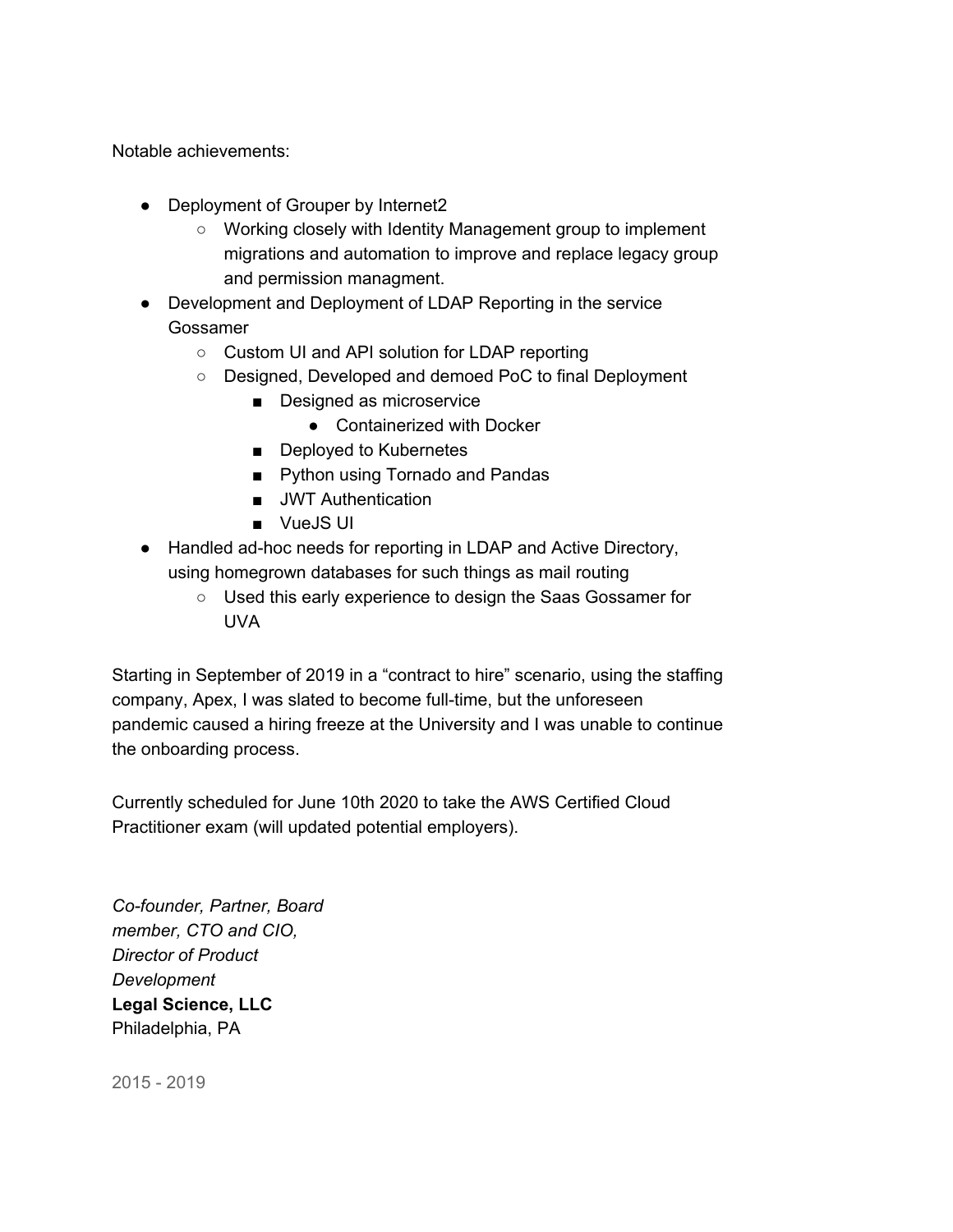Legal technology startup specializing in policy surveillance, legal epidemiology, custom datasets, SAAS knowledge management and workflow solutions.

I am a co-founder and partner and a member of the board. I supervised engineers, sales staff, legal experts and lawyers and contractors.

Technical knowledge:

- Python
	- Tornado servers for API creation and consuming data
		- Github hooks API
		- Custom API interaction with MonQcle Saas
	- Django and Flask
	- Sql and MongoDB and Neo4j data sources
	- Web Scraping with Selenium and Beautiful Soup
	- Machine Learning (Numby, Scipy, Tensorflow, Matplotlib, Pandas)
	- Jupyter Notebooks
	- Python 2 and 3
	- Wrote custom machine learning classifiers for NSF
- PHP
	- Symfony base for web frontend/backend and API
- $.$ NET
	- C#, Azure Cloud, Core and older versions
- DevOps
	- Linux
		- Comfortable with all command line shell
		- Installed and maintained
			- Apache, Nginx, MySql, MongoDB, RabbitMQ, **Elasticsearch**
	- Docker (installed all products on custom images for Development and Production)
	- Jenkins CI/CD (with Docker and without)
	- Bash programming
		- Scripts for launching and manipulating custom apps
		- Scripts for health checks (PIDs, catching Term signals)
	- Kubernetes
	- Pachyderm
	- AWS Cloud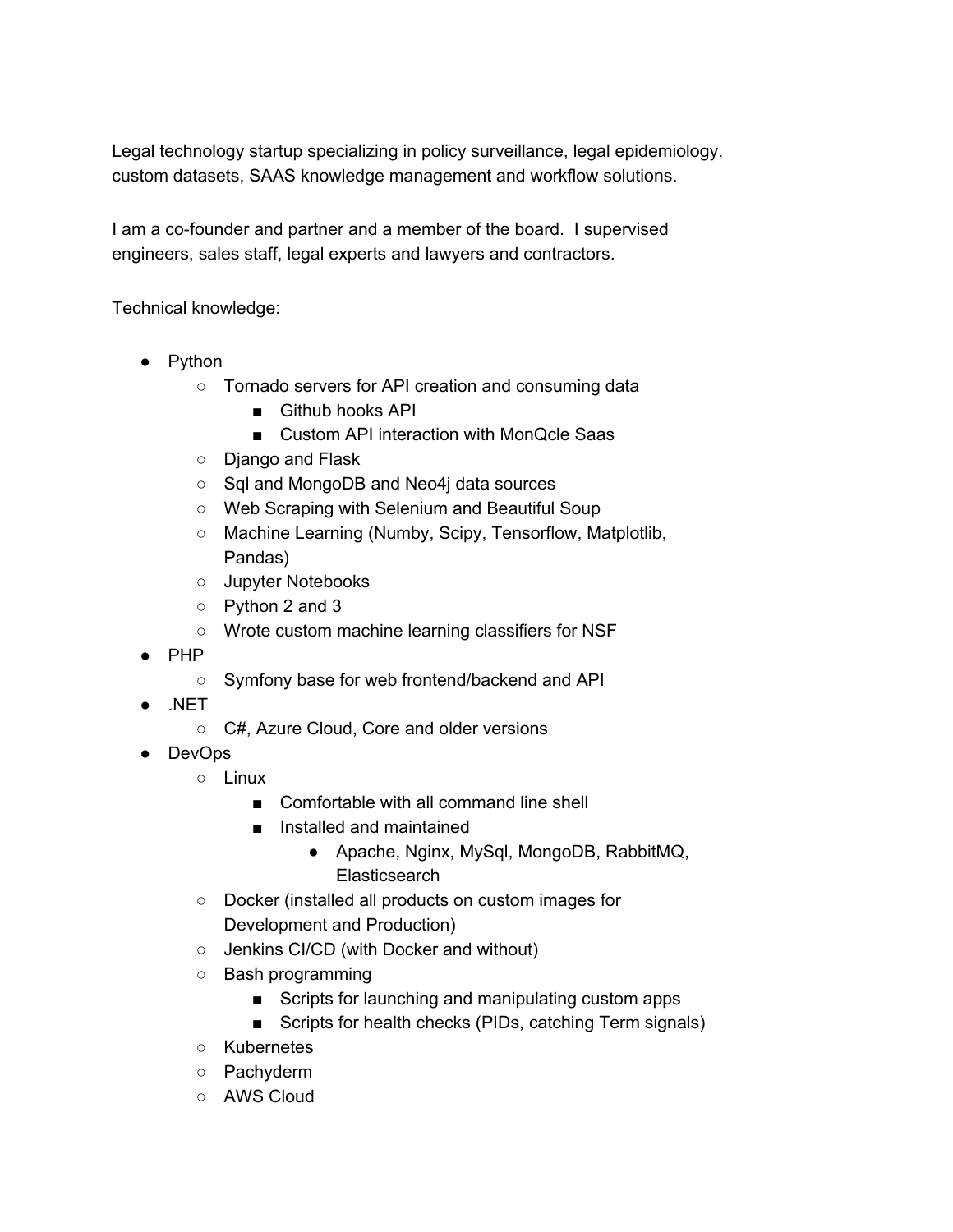- Azure Cloud
- Google Cloud

Notable achievements:

- Prescription Drug Abuse Policy System: http://pdaps.org/
- LawAtlas Project: http://lawatlas.org/
- CityHealth: https://www.cityhealth.org/
- MonQcle: https://monqcle.com/
- National Institutes of Health (NIH) SBIR for PDAPS (Phase 1 and 2) and for DAPS/HOPE (Health Outcome Policy Evaluation) (Phase 1 and 2) and one supplement for Justice Community Opioid Innovation Network (JCOIN)
- National Science Foundation SBIR Phase 1 for machine-assisted legal epidemiology

### *Director of IT*

**Temple University — Public Health Law Research, Robert Wood Johnson National Program**

Philadelphia, PA

### 2013 - 2015

Created legal research platform called LawAtlas (as Avialae), leading to a full time position at the Beasley School of Law. Daily maintenance of all aspects of LawAtlas — server, code, UI and design. Work with internal and external teams to create interactive maps and reports for **LawAtlas** and facilitate legal and public health research and legal epidemiology.

*Adjunct Professor* **Temple University — College of Science and Technology** Philadelphia, PA

2014 - 2015

Introduction to C programming & Introduction to Python programming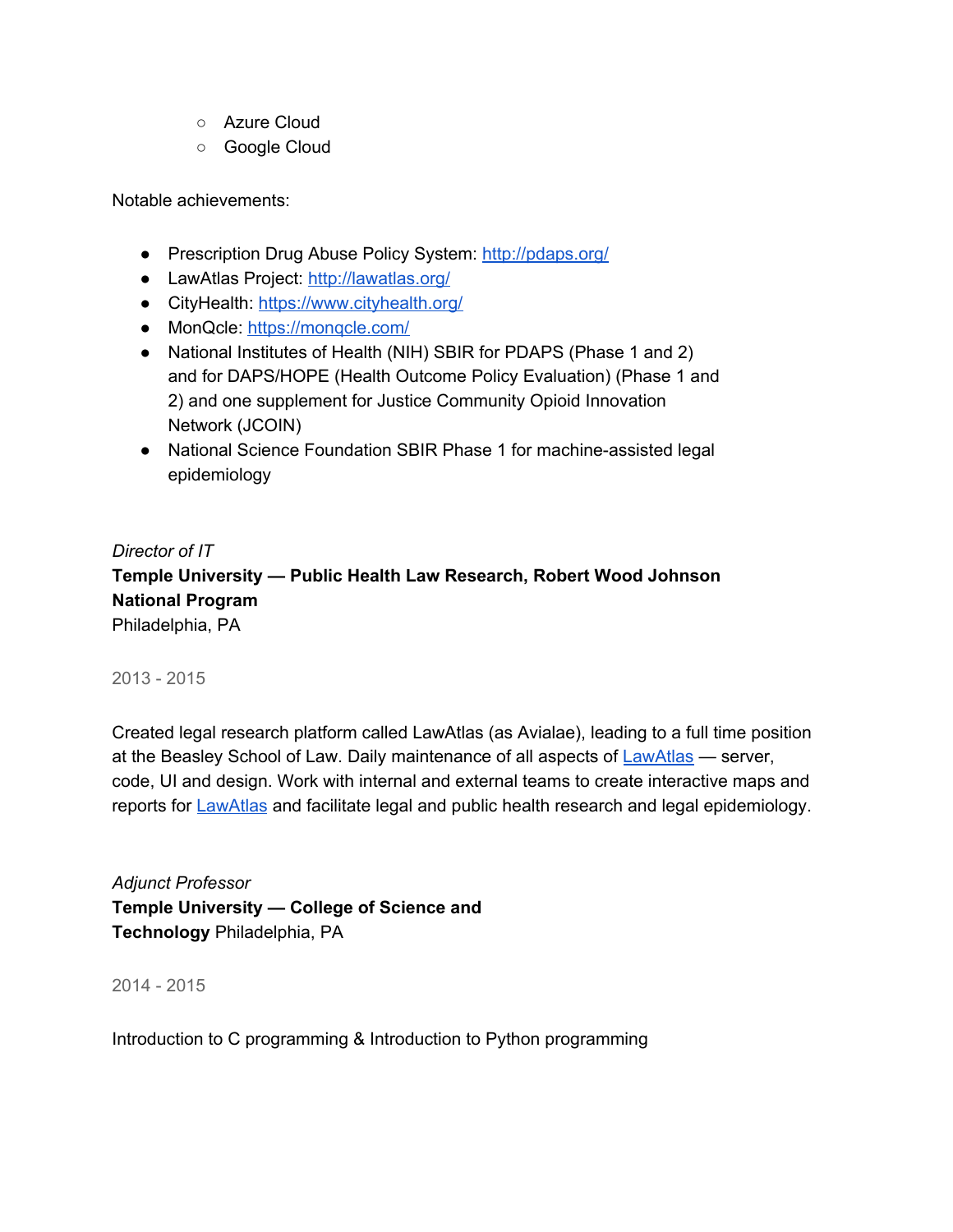*Senior Software Developer* **Temple University – Computer Services** Philadelphia, PA

2008 - 2013

Primary responsibilities included design and development of server code, database code, web applications and user interfaces.

Notable achievements:

- TUMail university email portal
- TUHelp university help desk self service portal
- Temple Computer Service Change Management system used to run and manage all software and infrastructure changes for university

#### *Technical Support Specialist*

**Temple University – School of Medicine, Admissions** Philadelphia, PA

2006 - 2007

Developed supplemental application for Medical School admissions. Integrated custom web applications with AAMCAS medical application system.

*Technical Support Supervisor* **Temple University – School of Medicine, Library** Philadelphia, PA

2003 - 2006

Oversee technical services for Library, including OCLC coding, periodicals checkin and management of technical services employees. Developed a library statistics counter web application for branches. Developed main medical library home page.